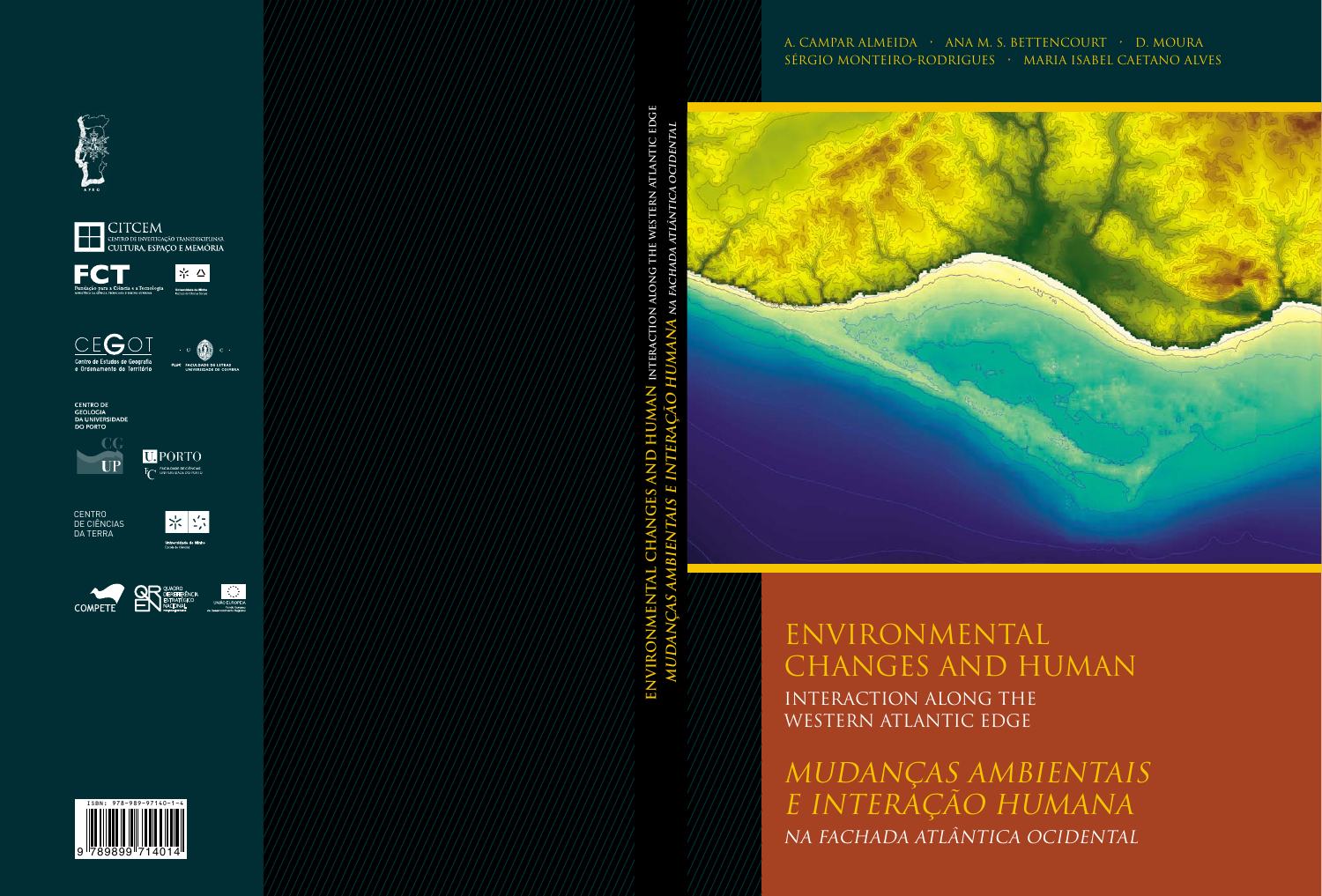#### **IMPRINT / FICHA TÉCNICA**

**Title:** ENVIRONMENTAL CHANGES AND HUMAN INTERACTION ALONG THE WESTERN ATLANTIC EDGE MUDANÇAS AMBIENTAIS E INTERAÇÃO HUMANA NA FACHADA ATLÂNTICA OCIDENTAL

**Eds.** A. Campar Almeida, Ana M. S. Bettencourt, D. Moura, Sérgio Monteiro-Rodrigues and Maria Isabel Caetano Alves

#### **Editors:**

APEQ - Associação Portuguesa para o Estudo do Quaternário CITCEM - Centro de Investigação Transdisciplinar "Cultura, Espaço e Memória", financiado por Fundos Nacionais, através da FCT – Fundação para a Ciência e Tecnologia, no âmbito do projeto PEstOE/HIST/ UI4059/2011. CEGOT - Centro de Estudos de Geografia e Ordenamento do Território CGUP - Centro de Geologia da Universidade do Porto CCT - Centro de Ciências da Terra da Universidade do Minho

#### **Editorial advisory committee:**

António Monge Soares, Fernando da Silva Rebelo, Helena Granja, Isabel Figueiral, João Luís Cardoso, João Pais, Lúcio Cunha, Maria da Conceição Freitas, Nuno Bicho, Pedro Proença e Cunha, Philippa Ascough, Ramon Fábregas Valcarce.

**Cover image:** Digital terrain model of the Armação de Pêra, Algarve, Portugal (by Leandro Infantini)

**Composition, printer and bound by** Sersilito-Empresa Gráfica, Lda.

**Edition:** 500 Exemplares

**Legal deposit:** 350801/12

**ISBN:** 978-989-97140-1-4

Coimbra, October 2012

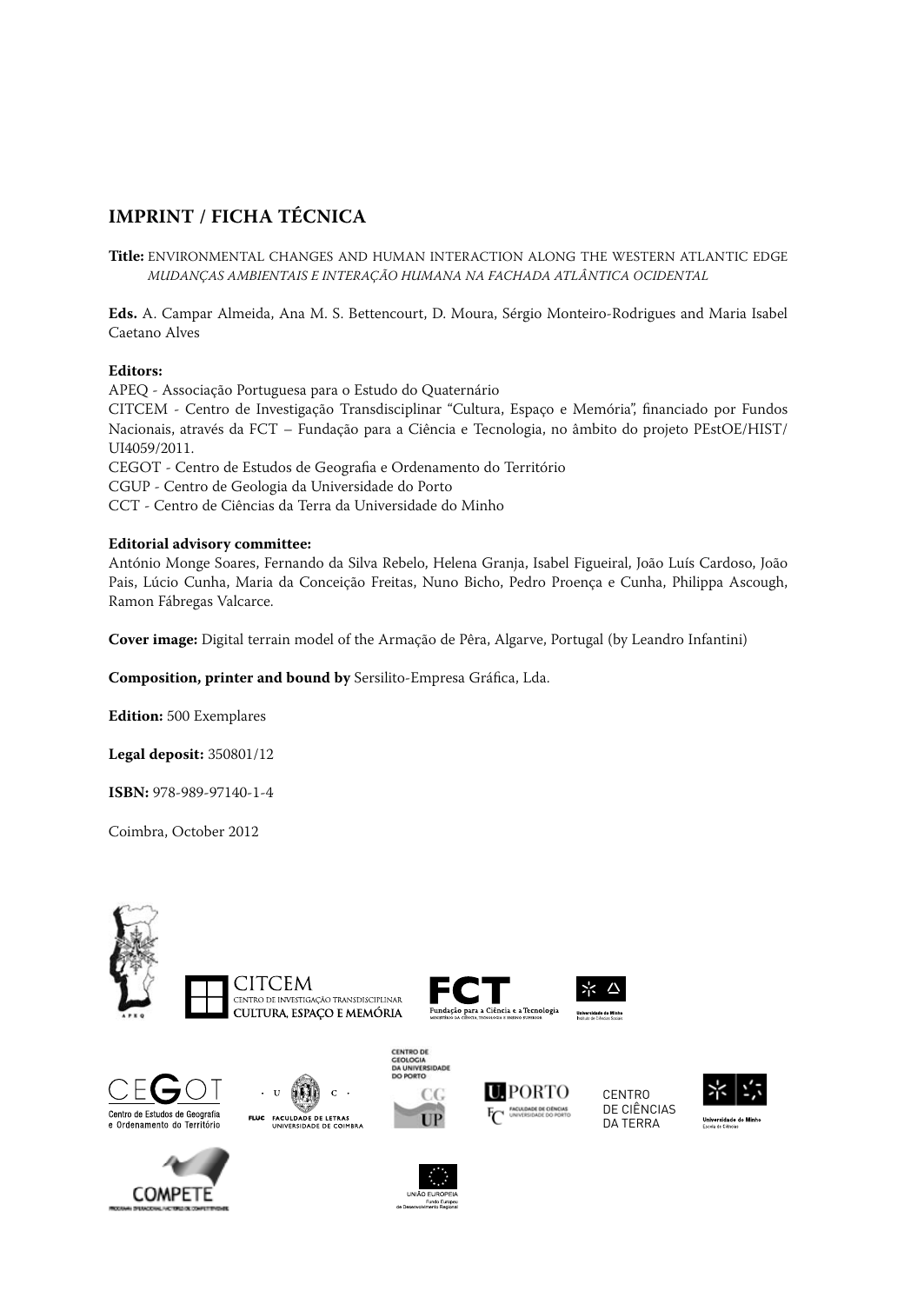A. Campar Almeida, Ana M. S. Bettencourt, D. Moura Sérgio Monteiro-Rodrigues, Maria Isabel Caetano Alves (eds.)

# Environmental changes and human interaction along the western atlantic edge

# Mudanças ambientais e interação humana na fachada atlântica ocidental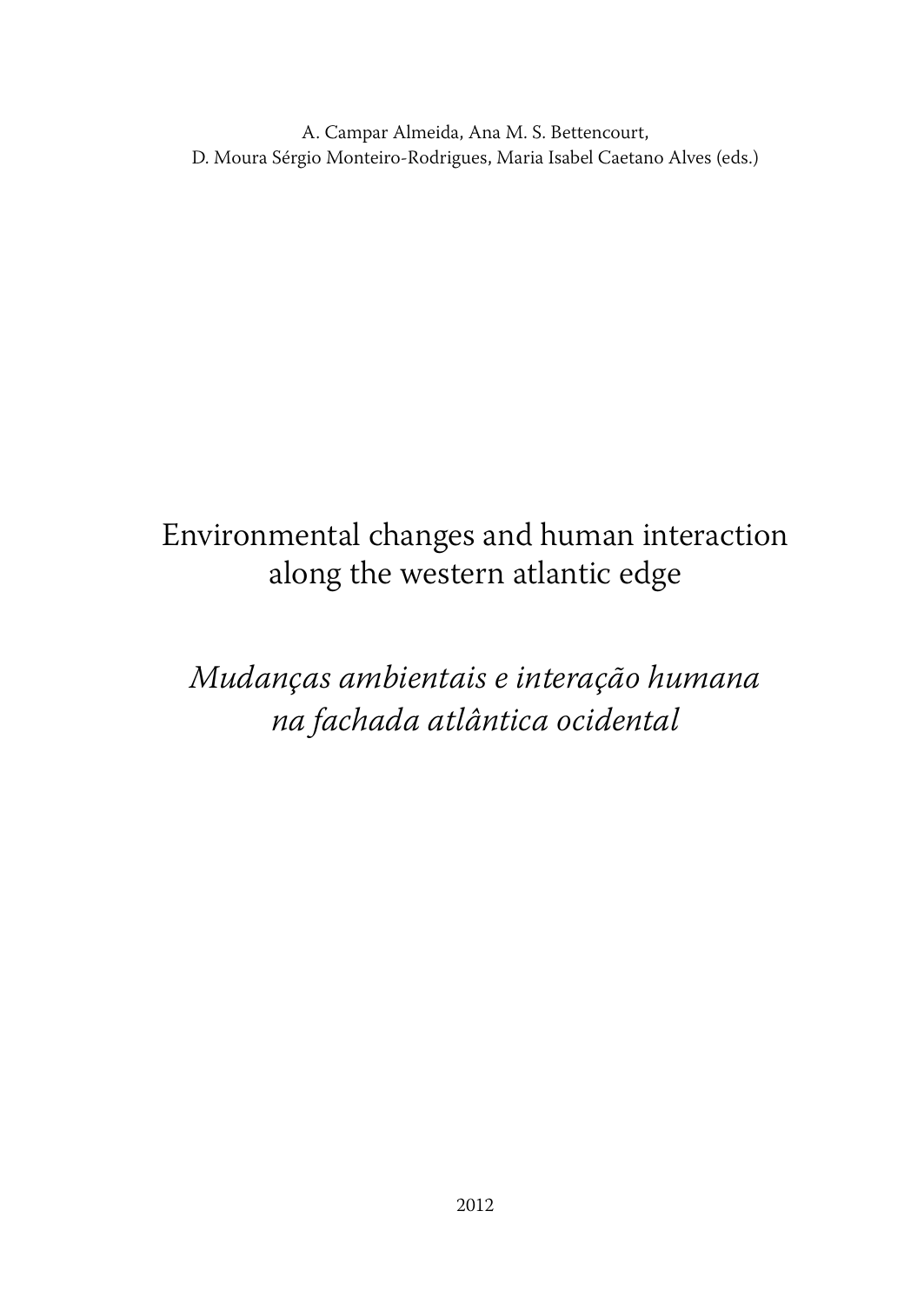## **Contents Índice**

#### 7 Foreword

- **I Methodology Metodologia**
- 13 Marine reservoir effects: problems and prospects for radiocarbon dating Philippa L. Ascough
- 27 Radiocarbon dating of aeolianite formation A. M. Monge Soares, A. Ramos Pereira, J. M. Matos Martins & P. J. Portela
- 43 Diatomáceas como potencial ferramenta para reconstituições paleoecológicas A. Gomes, T. Boski & D. Moura

#### **II**

#### **Palaeoenvironmental Changes and Human Activity Mudanças Paleoambientais e Actividade Humana**

- 51 Reconstructing Holocene evolution in the archaelogical site of Campo Lameiro (NW Spain): an interdisciplinary approach to geoarchaeology Manuela Costa-Casais, Antonio Martínez Cortizas, Joeri Kaal, Maria Isabel Caetano Alves & Felipe Criado-Boado
- 71 Sedimentological analysis of relict slope deposits from Serra da Estrela (Portugal): first results Alexandre Trindade, G. Vieira & C. Schaefer
- 79 Environmental changes in the westernmost Cantabrian range during the postglacial period: the Pena Velosa (Muniellos, Asturias) pollen record C. Muñoz Sobrino, F. J. Suárez Pérez, H. S. Nava Fernández, M.A. Fernández Casado, L. Gómez-Orellana, M. A. Rodríguez-Guitián, J. A. Fernández Prieto & P. Ramil-Rego
- 95 Refúgios para árvores temperadas caducifólias na área litoral do Noroeste Ibérico durante o último período glaciar Luis Gómez-Orellana, Pablo Ramil Rego & Castor Muñoz Sobrino
- 107 História do fogo durante o holocénico na serra da Estrela, Portugal: resultados preliminares João Araújo, Simon E. Connor, Jacqueline F. N. van Leeuwen & Willem O. van der Knaap
- 115 Firewood and timber exploitation during the 3rd and 2nd millennia BC in the Western façade of the Iberian northwest: wooden resources, territories and chaîne opératoire

María Martín-Seijo, Ana M. S. Bettencourt, Emilio Abad-Vidal & Juan C. López García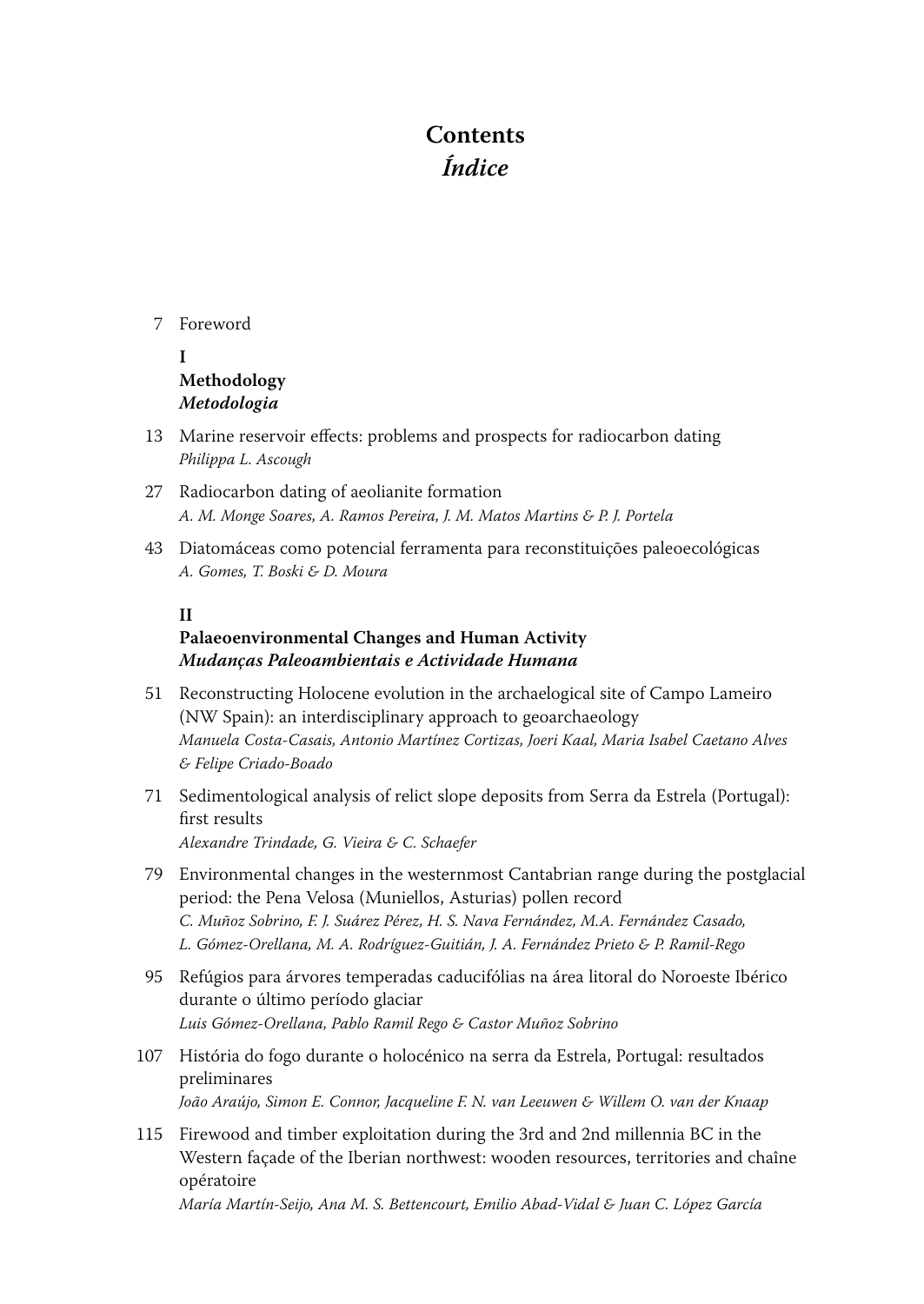#### **III Fauna and Human Activity Fauna e Actividade Humana**

- 139 O povoamento humano do paleo -estuário do Sado (Portugal): problemáticas em torno da ocupação dos concheiros mesolíticos Mariana Diniz & Pablo Arias
- 159 Preliminary analysis of the spatial relationships between faunal and lithic remains on the Mesolithic shelmidden of Cabeço da Amoreira (Muge, Portugal) Rita Dupont de Sousa Dias, João Cascalheira, Célia Gonçalves, Cleia Detry & Nuno Bicho
- 165 Burial practices in Muge shell middens (Portugal): state of the art Olívia Figueiredo
- 171 Acerca da influência ambiental e humana nos moluscos do Monte Molião (Lagos, Portugal) Cleia Detry & Ana Margarida Arruda

#### **IV**

#### **Minning and Environmental Impact Mineração e Impacto Ambiental**

- 187 Impacto ambiental da primeira mineração e da metalurgia especializada no Sudoeste da Península Ibérica Nuno Inácio, Francisco Nocete, José Miguel Nieto, Moisés R. Bayona, Joaquín Delgado, T. Boski & Daniel Abril
- 203 Modelo de gestão e circulação de sílex há 5000 BP na faixa litoral entre Nazaré e Peniche (Estremadura portuguesa) Patrícia Jordão & Nuno Pimentel

#### **V**

### **Evolution of Coastal Land Evolução do Litoral**

- 219 Mean sea level and coastline -Late Quaternary D. Moura, A. Gomes, S. Gabriel & J. Horta
- 227 Utilização de ferramentas SIG para o estudo da morfologia submersa da bacía de Armação de Pêra (Algarve) Leandro Infantini, D. Moura & Nuno Bicho
- 243 Guidoiro Areoso. Megalithic cemetry and prehistoric settlement in the Ría de Arousa (Galicia, NW Spain) José Manuel Rey García & Xosé Ignacio Vilaseco Vázquez
- 259 Evolução recente (décadas de 1950-2010) da morfologia dos deltas do Catumbela e Cavaco (Benguela, Angola) Pedro A. Dinis, Luís S. Silva, João Huvi, Jorge M. Dinis & Pedro P. Cunha
- 265 Land use evolution of the coast Blanc Cap to Cantin Cap (Moroccan Atlantic coast): cartography by aerial photography analysis Khalid el khalidi, Abdenaim Minoubi, Bendahhou Zourarah & Ahmed Aajjane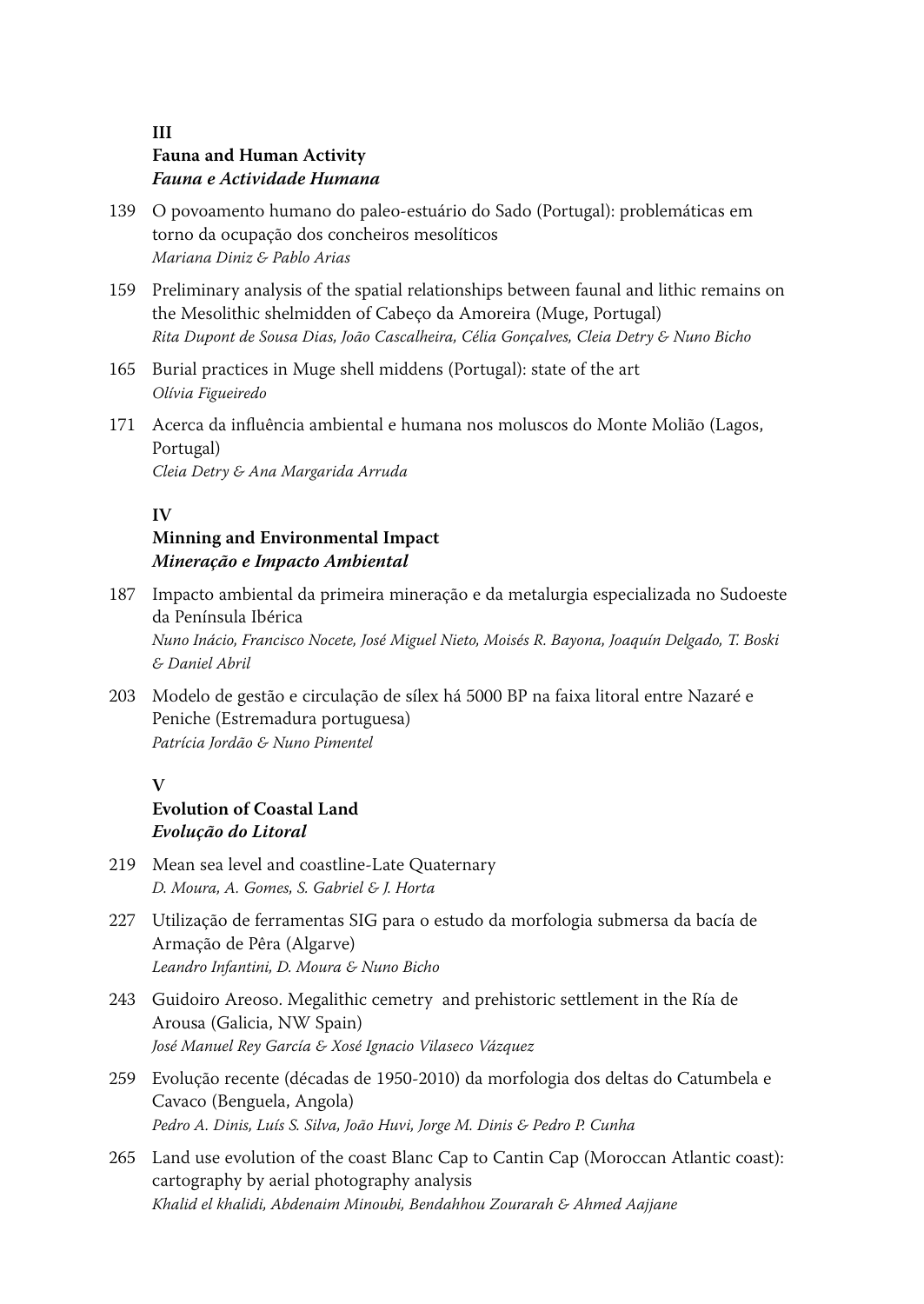## **GUIDOIRO AREOSO. MEGALITHIC CEMETERY AND PREHISTORIC SETTLEMENT IN THE RÍA DE AROUSA (GALICIA, NW SPAIN)**

José Manuel Rey García<sup>1</sup> & Xosé Ignacio Vilaseco Vázquez<sup>1,2</sup>

*"We could have fancied ourselves the first of men taking possession of an accursed inheritance"* Joseph Conrad

**Abstract:** Guidoiro Areoso, a small islet in the middle of the Ría de Arousa, the bigger of the Galician estuaries, has many signs of occupation during prehistoric times. There are at least five megalithic structures (mounds) from Neolithic, and an Early Bronze Age settlement. Most of these remains are in the intertidal zone, since a dune occupies the inner part of the island. This position on the foreshore suggests that there has been a significant variation in the sea level over the past millennia. In this paper we describe all the structures that have been located by now, and analyze the possibility of the islet forming part, in mid -Holocene times, of a peninsula attached to the continent.

Key-words: Mid-Holocene; Neolithic; Bronze Age; Sea level change.

**Resumo:** Guidoiro Areoso, um pequeno ilhote no meio da Ría de Arousa, apresenta numerosos indícios duma importante ocupação durante a pré -história. Documentaram -se, pelo menos, cinco estruturas megalíticas (mamoas) do Neolítico e um povoado da Idade do Bronze Inicial. A maior parte das evidências acham -se na área entre marés, já que o interior da ilha está ocupado por uma duna. Esta posição, na beira -mar, permite supor que se produziu uma importante variação no nível do mar nos últimos milénios. Neste trabalho apresentam -se as estruturas arqueológicas descobertas e avalia -se a possibilidade de que o ilhote formasse parte, durante o Holocénico médio, de uma península unida ao continente.

**Palavras‑chave:** Holocénico médio; Neolítico; Idade do Bronze; Variação do nível do mar.

#### **1. GUIDOIRO AREOSO 1988‑2011. STORY OF AN EROSION**

Guidoiro Areoso (municipality of A Illa de Arousa, Pontevedra province) is a small islet placed in the middle of the Ría de Arousa, being the largest of all that belong to what has been called Rúa and Os Guidoiros archipelago. Placed nearly 1.400 m off Illa de Arousa, it is just 600 m long from north to south, less than 200 m at its wider point from east to west and only 9 m over the sea level in its highest spot. It has two different

<sup>&</sup>lt;sup>1</sup> Servizo de Arqueoloxía. Consellería de Cultura, Educación e Ordenación Universitaria. Xunta de Galicia. San Domingos de Bonaval, s/n. 15703 Santiago de Compostela. Spain. E -mail: jose.manuel.rey@xunta.es

<sup>2</sup> Grupo de Estudos para a Prehistoria do NW Peninsular. Departamento de Historia I. Universidade de Santiago de Compostela. Praza da Universidade, 1. 15782 Santiago de Compostela. Spain.

E-mail: ignacio.vilaseco@usc.es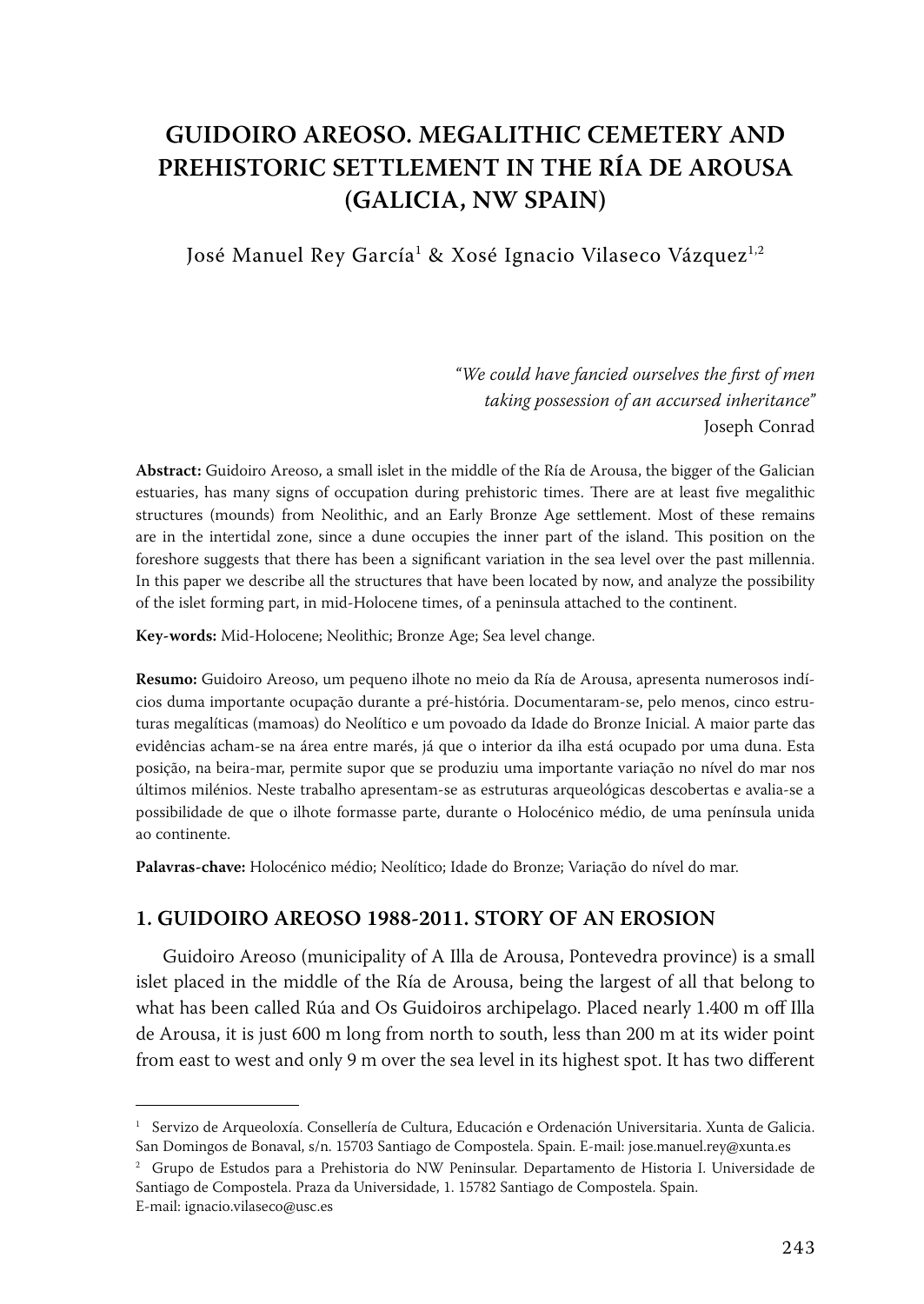

**Fig. 1 –** Location of the islet of Guidoiro Areoso and position of the mounds which are known in the area.

parts separated by a narrowing of its width: the northern, which is nearly completely covered by an active sand dune, and the southern, in which granite outcrops mixture with a vegetated dune, apparently inactive.

Several references on oral megalithic chamber and on a few pottery sherds, including bell beaker, have called attention to the archaeological importance of the site. The islet was the aim of a research project conducted between 1988 and 1990 by one of us (Rey 2011). It involved surface and underwater field survey, test pits, and two small open area excavations. Three phases were defined in the occupation of the site: 1) a funerary use in Late Neolithic, with three mounds related to the megalithic local tradition, two of which were investigated. Some pottery sherds found in several places of the islet may be evidences of contemporary inhabitation that could not be valued conclusively; 2) a Bronze Age seasonal occupation, with evolved forms of beaker pottery, metal artefacts and plentiful food waste and 3) a natural sedimentation process without human intervention that masks the structures, and involves the accumulation of bones of rodents and coastal birds. Part of roman amphorae was found on top of the sequence, probably from a nearby flotsam, and marks the end to the sequence.

There is no later evidence of human occupation at Guidoiro Areoso, although the site was frequently visited, as the numerous traces of traditional granite quarrying prove, probably, belonging to recent times, not older than medieval ages.

For the last ten years the islet has been the subject of an important alteration, as its sands are very variable, corresponding to a sand dune environment. Tidal and storm action are changing dramatically the site and as a consequence of this, at least since 2005 the top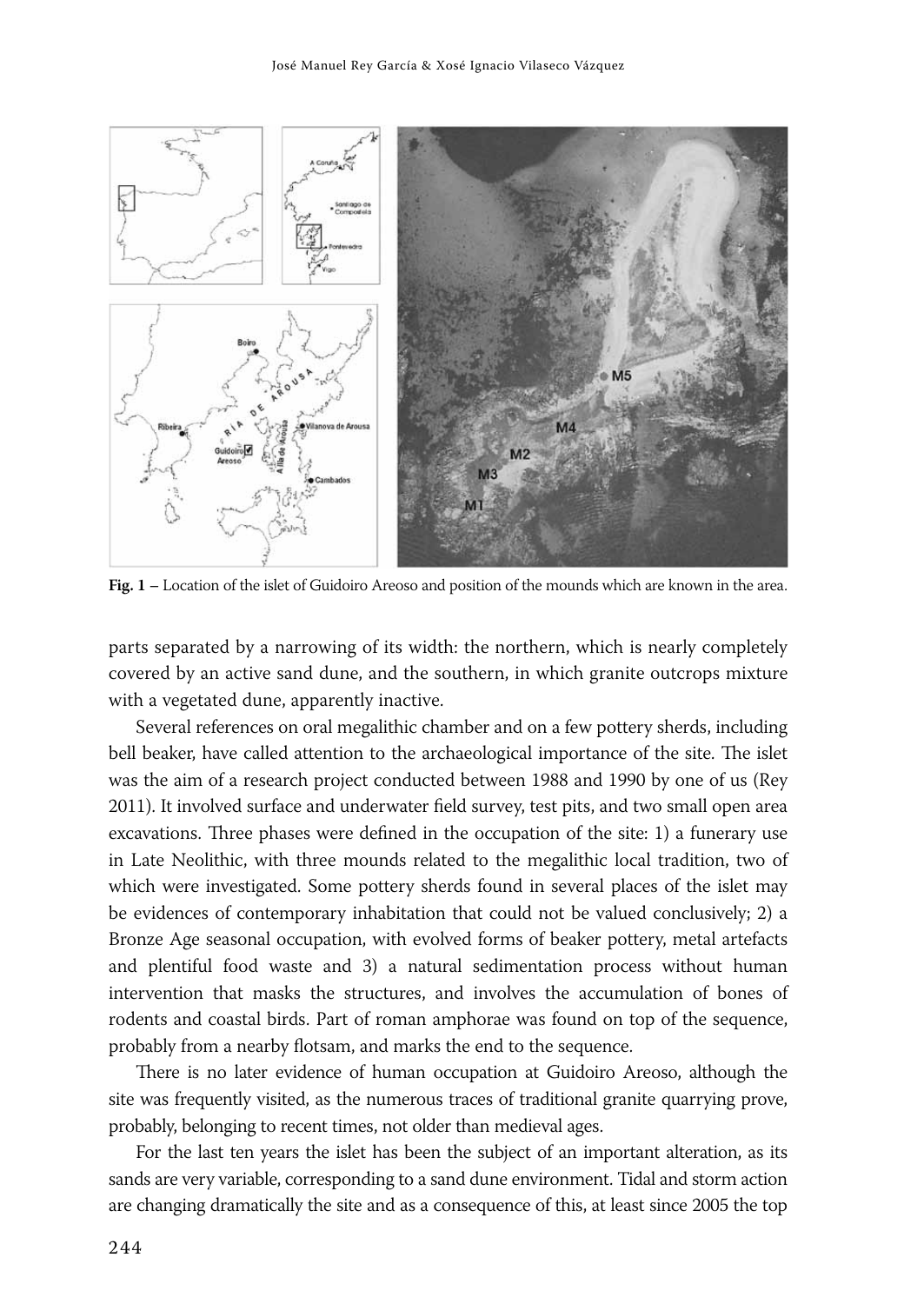of two standing slabs could be seen on the western beach, apparently a new megalithic construction covered by the sand, as we could see ourselves in 2007.

At the beginning of summer 2011 was reported that a full dolmen was visible in a profile of Guidoiro Areoso. This information took us back to the islet, allowing to check the important reduction of the sandy areas, both on the northern sand dune, which had been significantly reduced in height and extension, and on the southern beaches, where more than 40 cm of sand had disappeared only from 2007. The sequence of aerial photographs in figure 2 is clear enough to understand this heavy erosion process.



**Fig. 2 –** Aerial photographies showing the evolution of the degradation of sandy areas in Guidoiro Areoso from 1984 to 2008.

Throughout summer 2011 we could identify in our visits that there are at least five megalithic structures at Guidoiro Areoso, most in a very precarious condition due to the erosion in recent years. Three were previously known, but the one found but not excavated in 1988 -1990 project had lost nearly half of the mound, and the megalithic chamber was totally exposed to the action of the sea. The fourth corresponds to the two standing slabs at the beach known from 2005, but as most of the sand had disappeared, now all the structure of the tomb could be seen in the foreshore. The fifth is a totally new structure located virtually next to one of the open area excavations made in the 80's, emerging now in the sand because of the intensive erosion. Moreover, all over the borders of the islet there are small areas of paleosols, under the sand dunes and in the intertidal zone, all with large numbers of prehistoric pottery, bones and shells, evidence of a significant prehistoric occupation of the islet.

No archaeological fieldwork has taken place in 2011 but the documentation of the new structures and finds. Trying to avoid the sea erosion over the megalithic chamber in the profile (mound 4) a stone wall protection was built in September by the Servicio Provincial de Costas de Pontevedra from Ministerio de Agricultura, Alimentación y Medio Ambiente (Gobierno de España), owner of the island, under the surveillance of the Servizo de Arqueoloxía from Xunta de Galicia.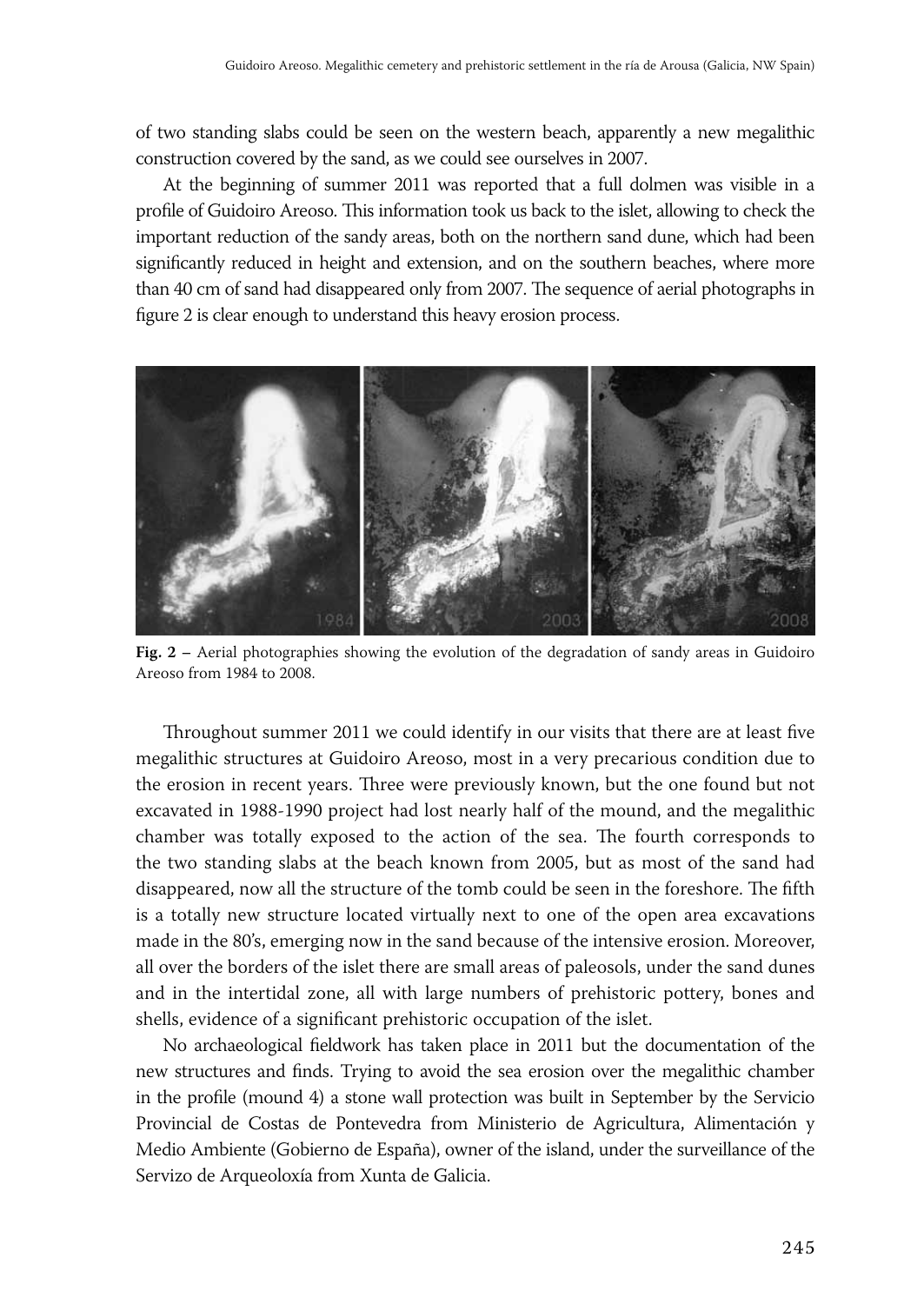#### **2. THE MEGALITHIC NECROPOLIS**

At least the southern area of Guidoiro Areoso was used in prehistoric times with a clear funerary purpose. As mentioned, there are, at least, five different megalithic monuments, or better yet, mounds, all in its southern part, but might be possible that the sand is masking other similar structures. In fact, just as we are finishing this paper it has been reported the presence of a small stone structure that could be a funerary cist (Manuel Gago, pers. inf.). As monuments 1 and 2 are already published (Rey 2011), we are specially focusing on the new architectures.

#### **Mound 1**

Located on a small platform in the southeast of the islet, the chamber of mound 1 was perfectly visible on the surface in 1988, as is today. It was investigated in 1989, revealing a small polygonal funerary structure, only 1.10 m wide, formed by six slabs, only three in its original position, and possibly a capstone, that was missing. A small barrow, also very low, surrounded it, made of earth and covered with a layer of embedded stones (cuirass). Sea erosion had made disappeared half of it, even though the monument is relatively far from the intertidal zone. Despite of this, it can be inferred a diameter of only 5,80 m, which is too small for a chamber of that size. No significant finds were found related to it.



**Fig. 3 –** Mound 1: plan and photography of the excavation area, and present position, out of the intertidal zone.

#### **Mound 2**

One of the test pits made in 1988 exposed a stone structure two meters deep under a thick sandy sediment, so there was no evidence of it on the surface.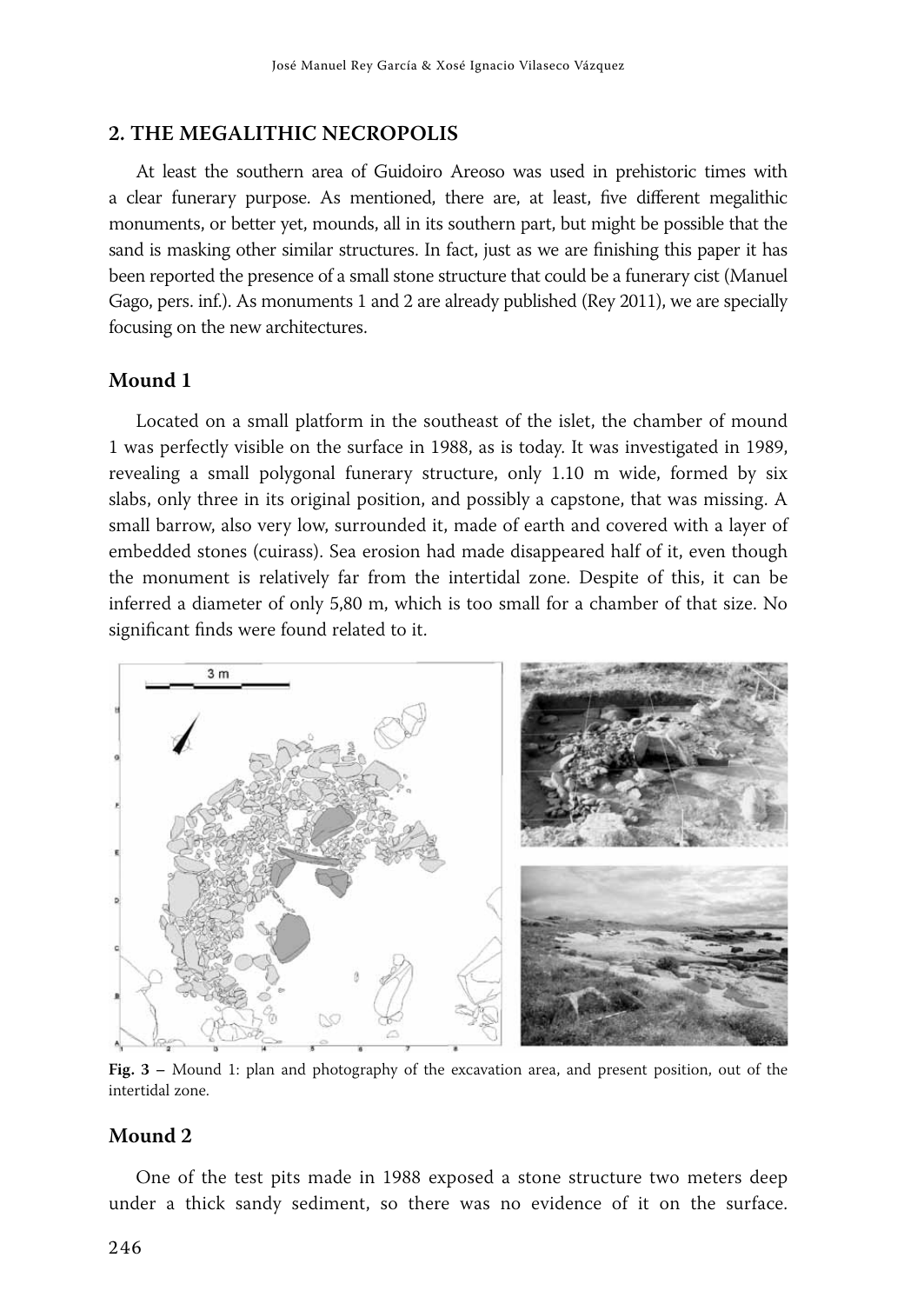Subsequent open area excavation revealed that it was part of another tiny funerary monument, with only 7 m in diameter, and not known parallels in NW Iberia. Over twenty small granite slabs, between 20 cm and 50 cm in size, and disposed lying down, formed the small chamber, slightly oblong in plan (1.73 m x 1.50 m). The structure seems unable to bear a big stone cover, as usual, so it is possible that there was no cover, or, as it has been proposed for some megaliths in central Spain, that it was made of perishable materials.

A small barrow, covered by a dense cuirass of embedded stones, with bigger ones on the periphery, surrounded this strange chamber. Although the structure itself was empty, the monument was related to several pottery vessels, some of them with an incised decoration that is well known in the local Late Neolithic (or Chalcolithic), clearly of a pre -beaker period, and dating more or less to the first half of the III millennium cal BC (*Penha* ware). It seems as if the chamber was looted in prehistoric times, and the offerings were thrown in the periphery of the monument.



**Fig. 4 –** Plan of the excavation of mound 2 (right), with the relative position of the chamber of mound 3 (left).

#### **Mound 3**

Because of the loss of sand occurred in recent years in the beach where mound 2 was located, at least from summer 2011 a new megalithic chamber is visible. Four slabs emerge about 40 cm over the sand, arranged in a sub circular disposition of more than 1 m in diameter; the one on the NW is probably the backstone of the chamber. But the most remarkable issue is that one of the slabs is slanted on the contrary as it must be,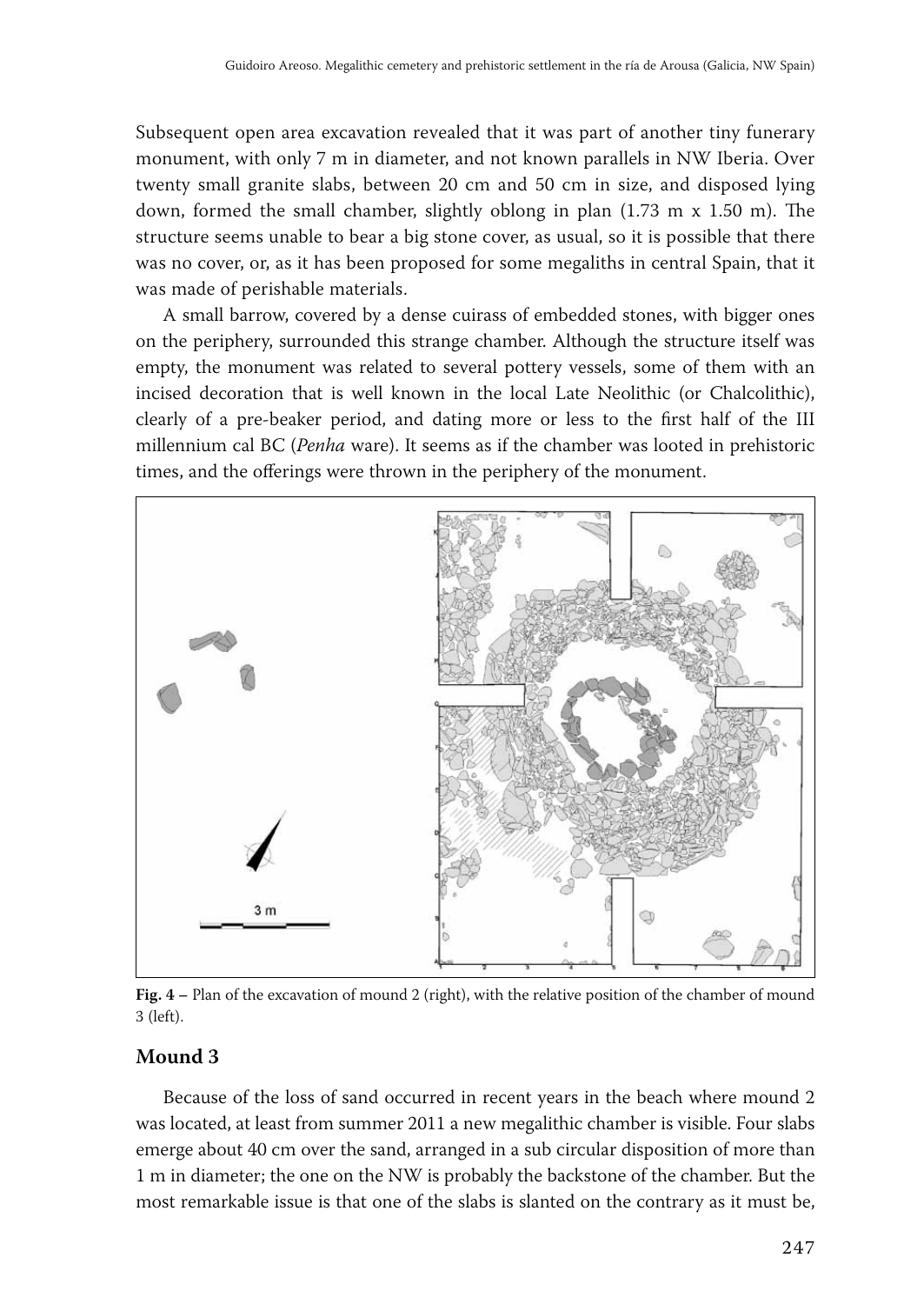in a similar way as they appear in NW Iberian mounds when they have been moved by looting. And this despite the fact that the chamber was until recent years under 1 m of sand. East of the slabs, where the sea continues to erode the beach, there were many pebbles spread in the surface, probably part of the stone cuirass of its mound.

The new structure is just next to the previously known monument, as parts of the plastic that covered the bottom of the area at the end of the excavation were also perfectly visible at that moment. The border of the digging area is in fact less than 4.50 m from the nearest slab of the new chamber. In fact, it is possible that a stone structure that appeared in the excavation, west of mound 2, and without contact with it, is really the edge of the new mound, although evidence is not clear as no slope was detected on the disposition of the boulders. Even if this is not true, we have again a small monument, less than 10 m in diameter.

In our first visits to the islet the chamber was surrounded by vegetated sand, and the spring tide did not reach it. But erosion has been increasing and in January 2012 the chamber was well into the foreshore, and apparently the top of a fifth slab could be seen in the sand.

#### **Mound 4**

What we call now mound 4 was first detected in 1988, by cleaning a profile on the west of the islet. Although not investigated later, its presence was perfectly clear, as it



**Fig. 5 –** Detail of the chamber of mound 4, and, in the inset, the barrow in 1988.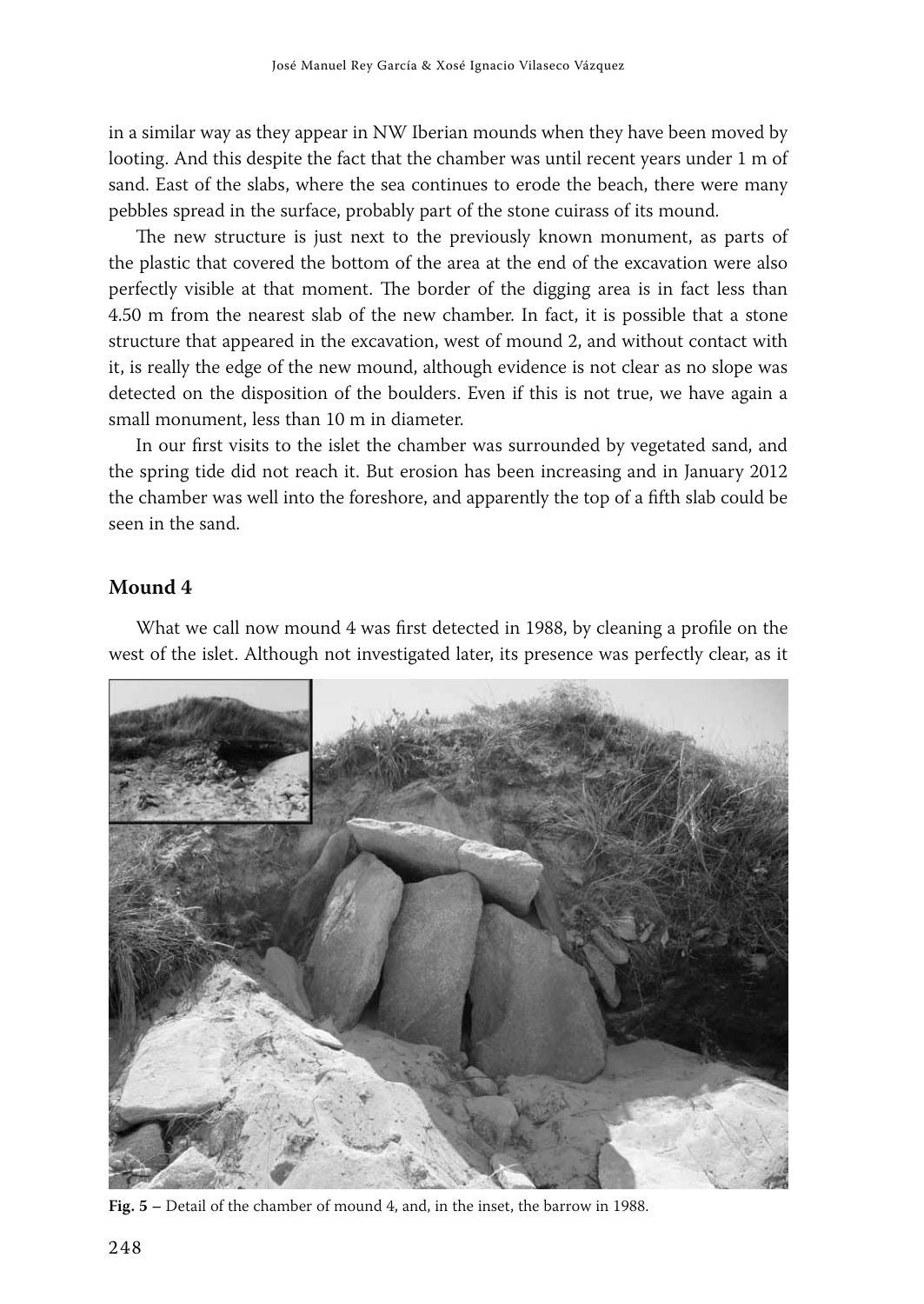was identified the stone cuirass of the structure (Rey 1991). In recent years the sea has been eroding the monument so nearly half of it has disappeared, and now one of the sides of the central funerary structure is perfectly visible in the profile.

It consists surely of an elongated, nearly rectangular, chamber, with 2,60 m long, a width unknown as part of the structure is still covered by the barrow, and 1,50 m in high. Three slabs in one of the longest side, the only one that is completely exposed, compose it. To the right there is another one, only its edge visible, in perpendicular disposition to the rest, the backstone, as it is in the NW, disposed with an important inclination so that the other slabs rest on it. On the left, the edge top of another big slab is visible, probably the one that worked as door when the tomb was sealed. Some small slabs lay on the sand near the structure, and were probably used to seal the interstices between the orthostats.

Over the standing stones comes out the capstone of the chamber. It is 1.80 m long, and only lies over the lateral slabs, not over the capstone or the door. It seems that has completely fallen inside the chamber, breaking at least in two pieces, because of the weight of the sand dune over it. Although the chamber has been partially emptied by the sea action, as spring tides reached it, there is no evidence of desecration at all, so it seems undisturbed since its original sealing in prehistoric times.



**Fig. 6 –** Section of mound 4 as seen in the profile of the islet in summer 2011.

To the right of the chamber, the profile shows a precise section of the mound, made of black earth. The cuirass can be distinguished as a line of stones starting at mid -height of the backstone and descending to the ground as it recedes from it. Apparently, it seems no bigger than 10 m in diameter, and 1.20 m high, so the backstone projects over it in 80 cm. Over the mound, there had been some sedimentation before the establishing of the dune.

#### **Mound 5**

At least from 2005 two slabs standing at a right angle were visible in the western beach, virtually in the isthmus that joins the two parts of the islet. In summer 2011 more than 40 cm of sand were missing, and all the preserved structure of the mound was visible in the intertidal zone. The megalithic chamber was formed at least by six granite orthostats, although only two stand in its original position. The tallest is 1.25 m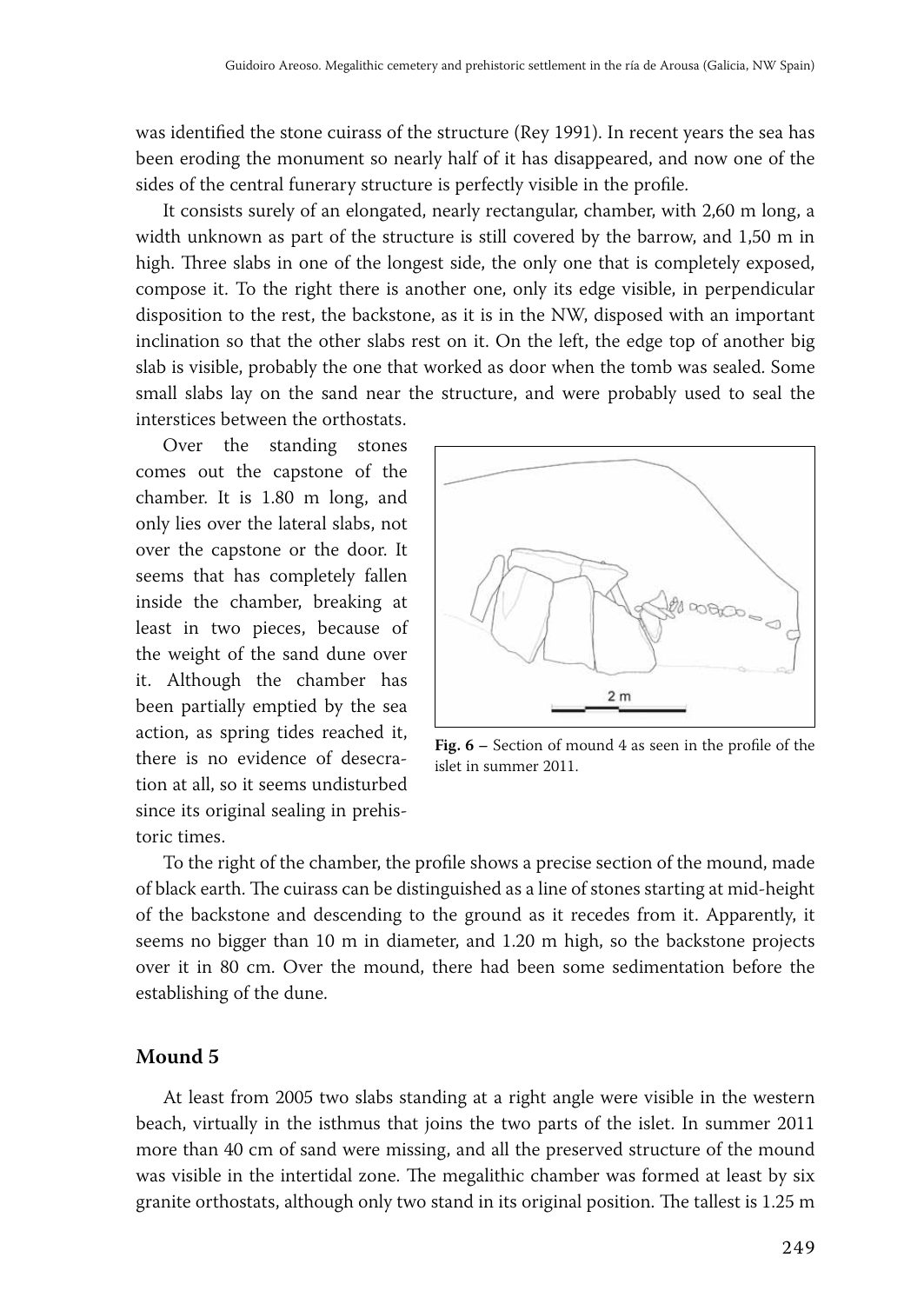

**Fig. 7 –** Plan of the structures of Mound 5, emerging from the sand of the beach in the summer of 2011.

high from the soil, and appears to be again the backstone. The other four, together with another small slab, lie fallen north of them. As one is 1.50 m high, it is not possible that, at least this was in a vertical position when the mound was first identified. All the slabs are in the centre of a ring of small stones, 30 -50 cm in size, which was surely the limit of a mound of only 8.50 m in diameter, as some of them are still arranged with some slope. All the earth had disappeared, apparently not in recent years, as the stones were still partially covered by sand.

#### **Guidoiro Areoso in NW Iberian megalithic context**

The features of the mounds located in the islet make them outstanding when compared to what we know about this kind of monuments in the NW (Fábregas & Vilaseco 2006). Some of them, obviously, are common with the rest of the area: the presence of a cemetery of at least five mounds in less than 250 m in a straight line is not strange, as is also nearly a norm the construction of circular mounds, built with earth and small stones. Polygonal (M1) and elongated (M4) chambers are also common.

The first striking characteristic is the small size of all barrows, between 6 and 10 m, as normally they are more diverse and, as far as we know, bigger when holding megalithic chambers similar to mounds 4 and 5, or even mound 1. In two cases (1 and 4) the megalithic structure is not completely covered by the mound, a situation that we only normally have in the biggest passage graves of the area, not in the smallest and without corridor like these. Their limited monumentality is also decreased by their construction very near to granite outcrops. All this makes them have a limited presence in the landscape. Moreover, mound 2 is completely unusual, as no parallels are currently known for this peculiar structure.

The atypical features mentioned make it difficult to establish a hypothetical chronology for the mounds, as scarce finds have been retrieved related to them, and three have not been investigated yet. This is more delicate as barrow construction is in NW Iberia a long-spanning tradition, starting in the second half of the V millennium cal. BC, and extending throughout the next centuries nearly to the end of the Bronze Age, at the end of the II millennium cal. BC (Fábregas & Vilaseco 2006). And, what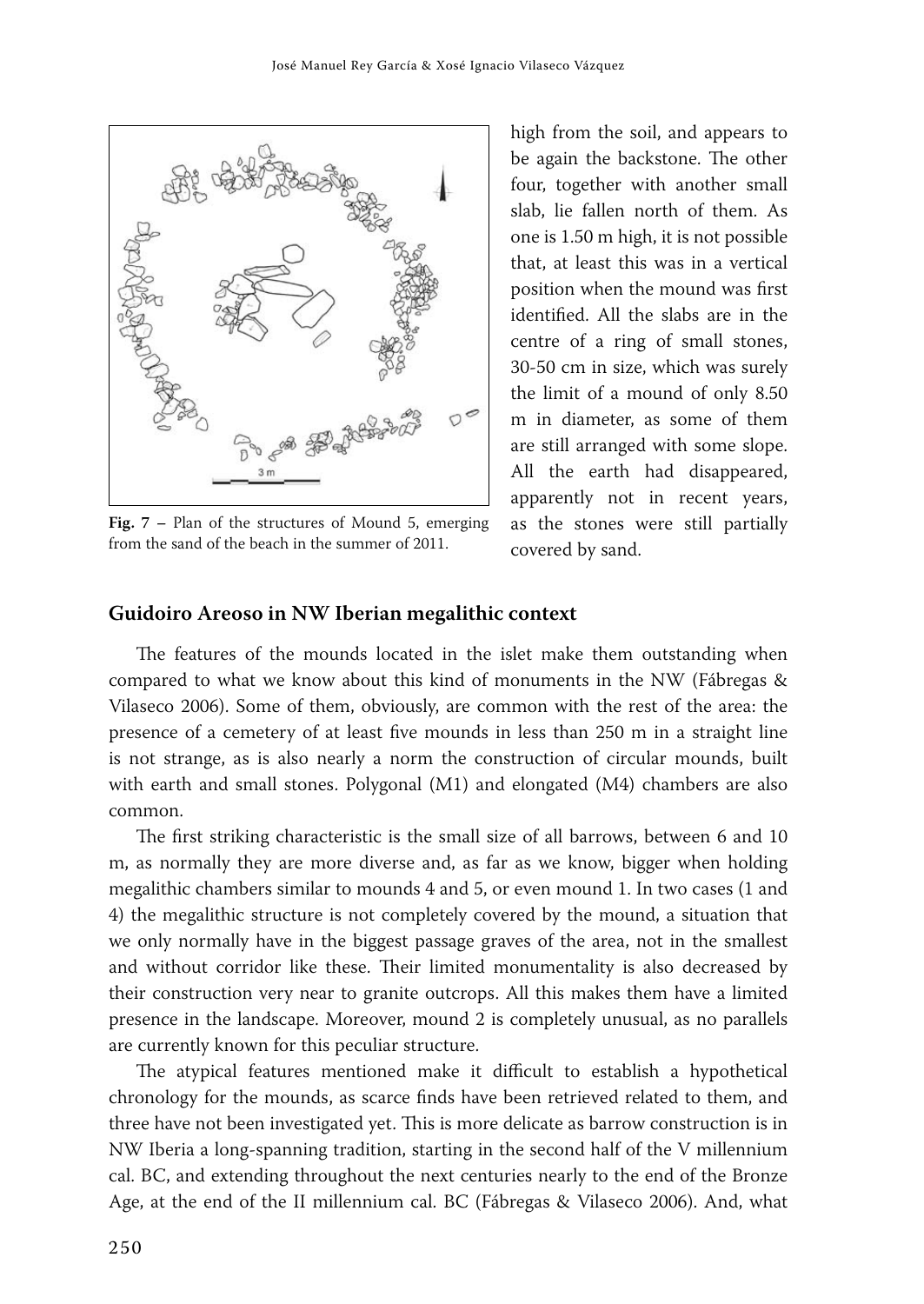is more, in this timespan new monuments are often raised next to the previous ones, setting the present cemeteries.

We have already mentioned that the strange structure of mound 2 was related to pre -beaker Late Neolithic pottery. If the stone structure found west of it is part of mound 3, it is possible that this could have been built later than the former, based on the partial stratigraphic evidence of 1990 excavation. Nevertheless, the chamber seems in fact a more classical structure, even earlier than mound 2. No chronological information was retrieved from the digging of mound 1, and little can be said about mound 5, because of its condition. Chamber of mound 4 seems an ancient monument, belonging to the V or IV millennia, but this cannot be stated with certainty, as we know very few later well-preserved structures.

#### **3. THE PREHISTORIC SETTLEMENT**

Although a natural sedimentation covers most of the island, hindering the observation of archaeological remains, it is common to find prehistoric sherds scattered on the beaches of the south of Guidoiro Areoso, as a result of tidal action. The presence of animal bones and shells is also frequent. They are always related to the emergence of paleosols, both under the sand dunes in the foreshore, and in the intertidal zone. It is probable that its presence in the northern part of the islet is masked by the active sand dune.



**Fig. 8 –** Mound 5 from south; the black area in the background is a big fragment of paleosol with prehistoric material. In the inset, the slabs as emerging in the sand in 2007.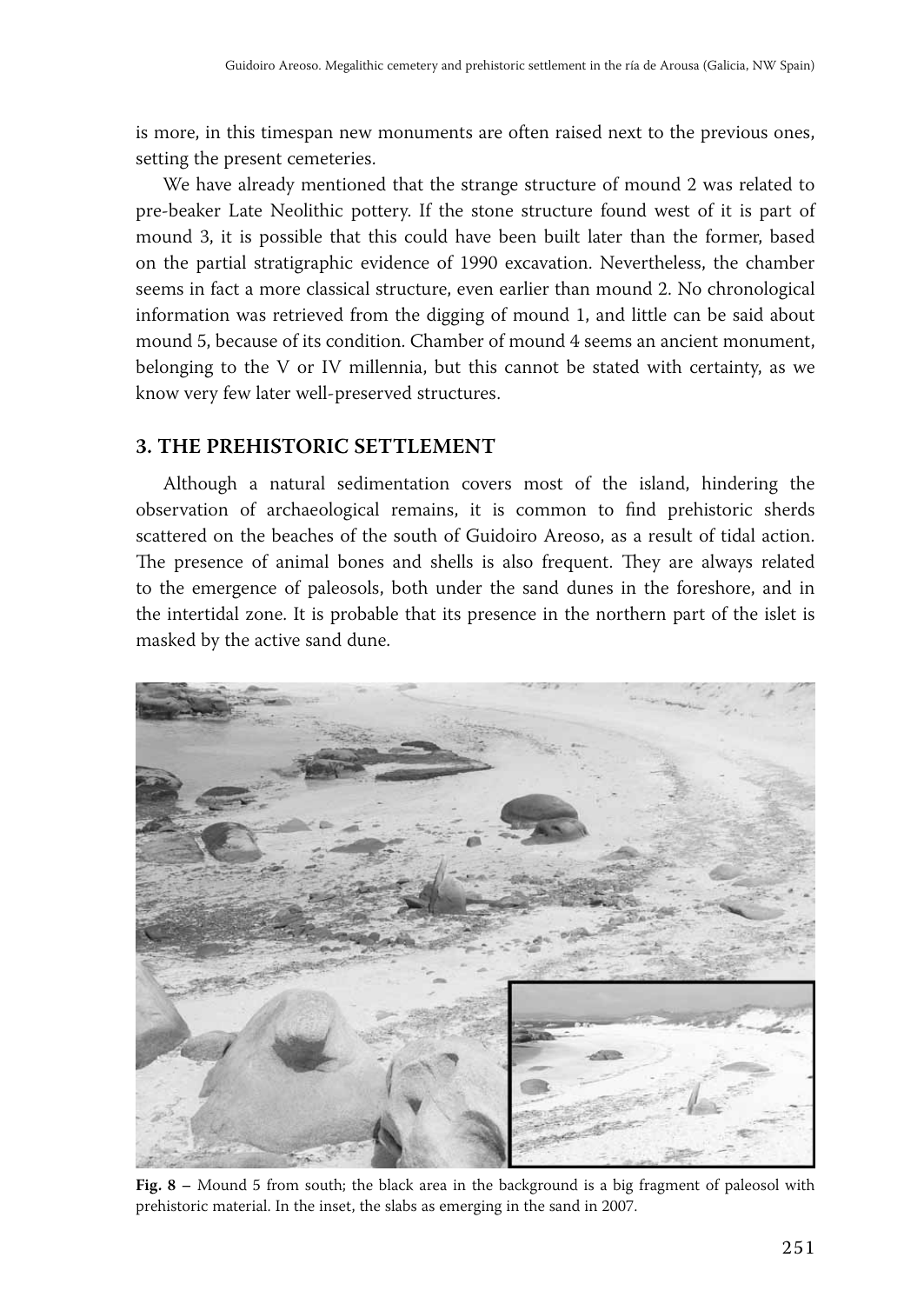The relationship of prehistoric finds to these paleosols was clearly established with the test pits opened in several points of the islet in 1988 investigation, as they were always found in a buried dark-black in colour soil, varying between 5 and 30 cm depth. All of them can be related to Late Prehistory; considering some sherds retrieved in the pits, and one big fragment of an incised decorated vessel found south of barrow 4 in 2011, it is possible that there was a settlement contemporary to mound 2, from the first half of the III millennium cal BC. But occasional or permanent occupation of the site lasted at least to Early Bronze Age.

The excavation of the area where mound 2 was found revealed that over the structure, once it was looted, derelict, and partially covered by the sand, a prehistoric settlement was placed at this point. Pottery is completely different to the one related to the mound, with a lesser quality except for the Beaker decorated fragments. Textures are little homogeneous, with non-plastic inclusions big in size. Capacity is also different, and several vessels have been exposed to fire, indicating a cooking purpose. Forms are now composed and bigger, including large containers. Decoration is plastic, and, less frequently, there are impressed beakers and some organizations that remember the *Penha* style.

Apart from pottery, some other objects were retrieved, like a small bone awl and lithics, including some polished tools, a small flint blade and several granite stones with one cup-mark in one or two of their sides. There were also two small metallic awls, that brought the site among those with the earliest bronzes in the Iberian Peninsula, together with others known in the NW, like Fixón -A Costa da Seixeira in Galicia, and Sola, Fraga dos Corvos or Bouça da Cova da Moura in Northern Portugal (Comendador *et al.* 2008), all dating to the first half of the II millennium cal BC. A first analysis using Energy Dispersive X-ray Fluorescence (ED -XRF) showed tin percentages higher than 20wt%, but a revision using time-of-flight (TOF) neutron diffraction measurements revealed that in fact they are about 10wt%.

Food waste was also plentiful, which is unusual in NW Iberian contexts, and allowed us to get some information about the diet in the site. Meat came from the mean domestic animals –cow, ovicaprines and pig–, which were usually slaughtered as adults. Although bones are badly damaged, butchery marks and evidence of fire have been identified. Bones of two wild species were also identified, a lagomorph and a Mediterranean monk seal, but they are probably intrusions, as no human manipulation was recognized on them. Shellfish formed also part of the diet, mostly two bivalves (*Ostrea edulis* and *Mytilus galloprovincialis*) and one univalve (genus *Patella*), which could be collected in sandy bottoms or rocky areas next to the site.

Pottery finds and metal objects are clearly related to the Early Bronze Age. Unfortunately, only one radiocarbon date was obtained for this settlement, from shells of *Ostrea edulis* (GrN-16108: 4020±40 BP). Considering the problems of dating shells, we have calibrated it using the ∆R value estimated by Rubinos et al. (1999) for the I millennium cal BC in another site of the Ría de Arousa, setting the occupation between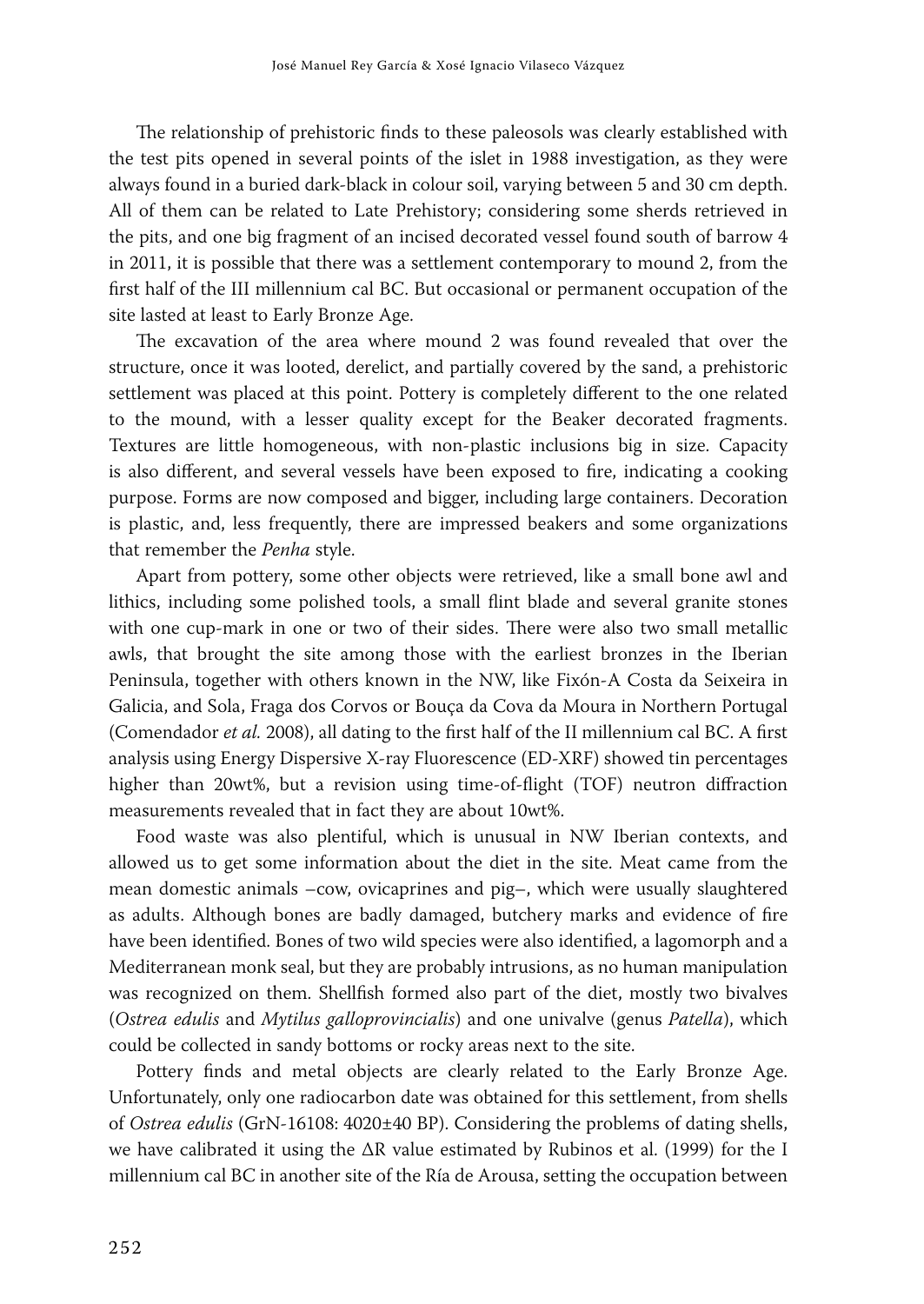

**Fig. 9 –** Some of the pottery vessels related to Mound 2 (Late Neolithic) and to the Bronze Age occupation.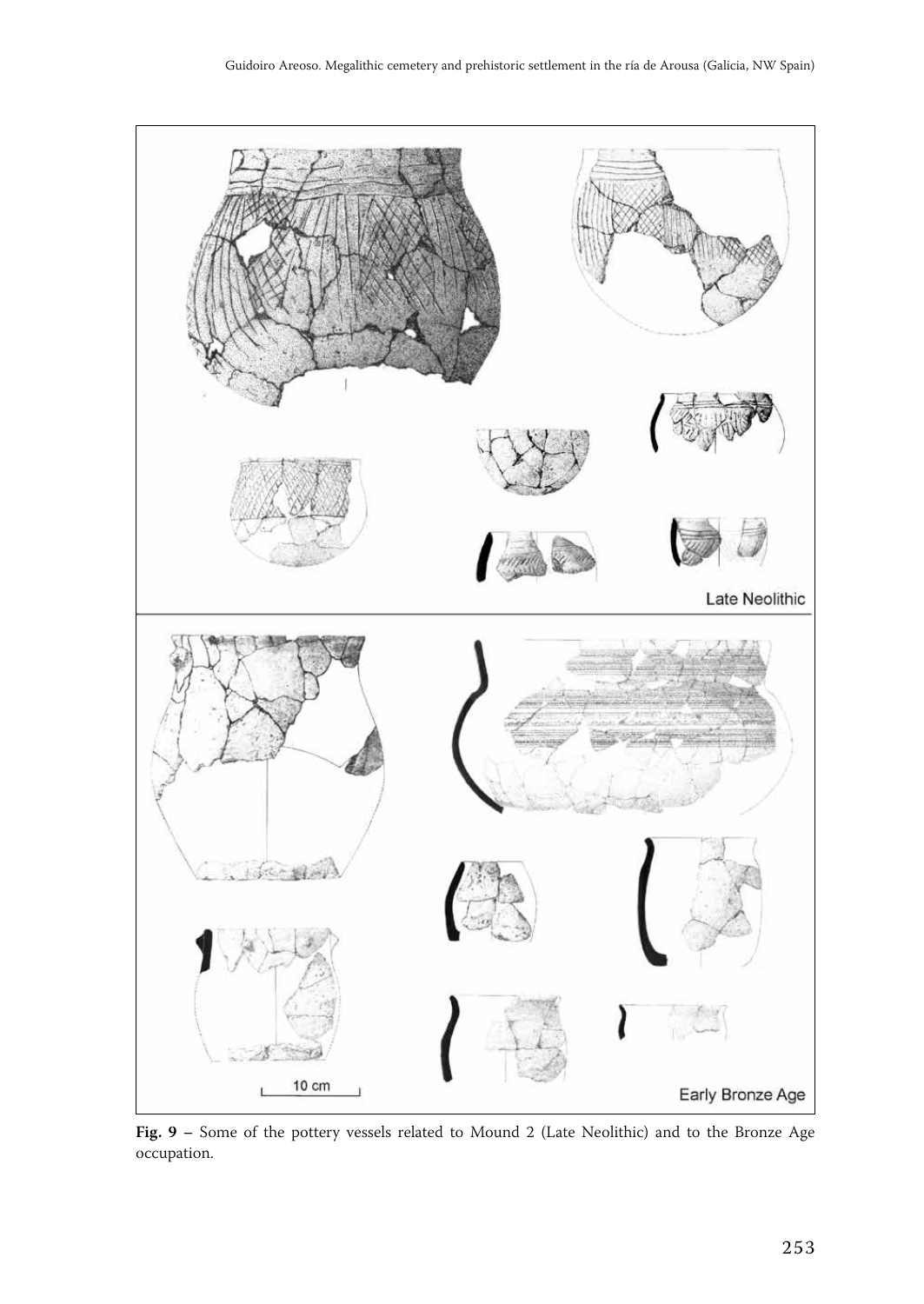2225-1950 cal BC (2 σ)<sup>3</sup>. A similar result, with a wider span, was obtained by Antonio Monge Soares using another ∆R value (Comendador & Bettencourt, forthcoming).

As we have mentioned, this is the later stage known of inhabitation in Guidoiro Areoso, although some occasional activities were made by humans in the next millennia, like shellfishing or quarrying.

### 4. **GUIDOIRO AREOSO IN THE CONTEXT OF THE** *RÍA DE AROUSA* **DURING THE LAST 7000 YEARS**

Despite its limited extent, Guidoiro Areoso provides ample evidence of a dense occupation in prehistoric times, and shows itself as a terrific spot to study sea level changes in the last millennia, as most of the evidence is now on the intertidal zone, in a position that obviously was not the original. It is well known that the Galician *rías* (estuaries) are the result of marine flooding of valleys all over the Holocene, because of deglaciation since the last maximum (Pagés 2000). Despite this, there is no agreement about the evolution of this process, when the present mean sea level (MSL) was reached, or even if this has been higher than now (Dias 2004). Archaeologists, meanwhile, have seen the site, since it was first published, as if it were an island also in prehistoric times, forgetting the important changes that must have happened in the coastline from then.

Nevertheless, in recent years a reconstruction of the relative sea curve evolution during the deglaciation for the NW Iberian Peninsula has been published (Alonso & Pagés 2010). This study shows that the rise of sea level was extremely fast until 7500 cal BP, when the MSL stabilized at about 5 to 7 m below present position. Sea level remained stabilized till 4200 cal BP, with a new acceleration until 3100 BP, when there is a period of 500 years of stabilization before the final rise. Similar information has been recorded with different methodology (Fernández -Mosquera *et al.* 2007). We must remember that most of the megalithic constructions in NW Iberia were raised between 6500 and 4000 cal BP (Fábregas & Vilaseco 2006), and that radiocarbon chronology of the Early Bronze Age settlement in Guidoiro is probably 2225 -1950 cal BC (4175 -3900 cal BP).

Unfortunately, all the cores studied for the reconstruction of the published curve are in the northern coast of NW Iberia, far from the Rías Baixas. Despite this objection, all the information we have for this area seems to confirm the proposed curve. In the Ría de Vigo, for example, the presence of a lower MSL has been identified for Roman times (Martínez & Costa, 1997), and fossil trunks dating from about 4600 cal BP were found in the foreshore at Praia de Patos (cit. by Costas 2008). Older information was obtained from Lagoa dos Nenos, the coastal barrier-lagoon system in Illas Cíes, in front of Ría de Vigo (Costas 2008; Costas *et al.* 2009). The origin of the lagoon has

<sup>&</sup>lt;sup>3</sup> Calibration has been calculated with the OxCal computer programme, v4.1.7 (Bronk Ramsey 2009) with marine data from Reimer *et al.* (2009). A different value that has been previously published (Fábregas & Vilaseco 2003; Rey 2011) was the consequence of a bad use of the calibration process.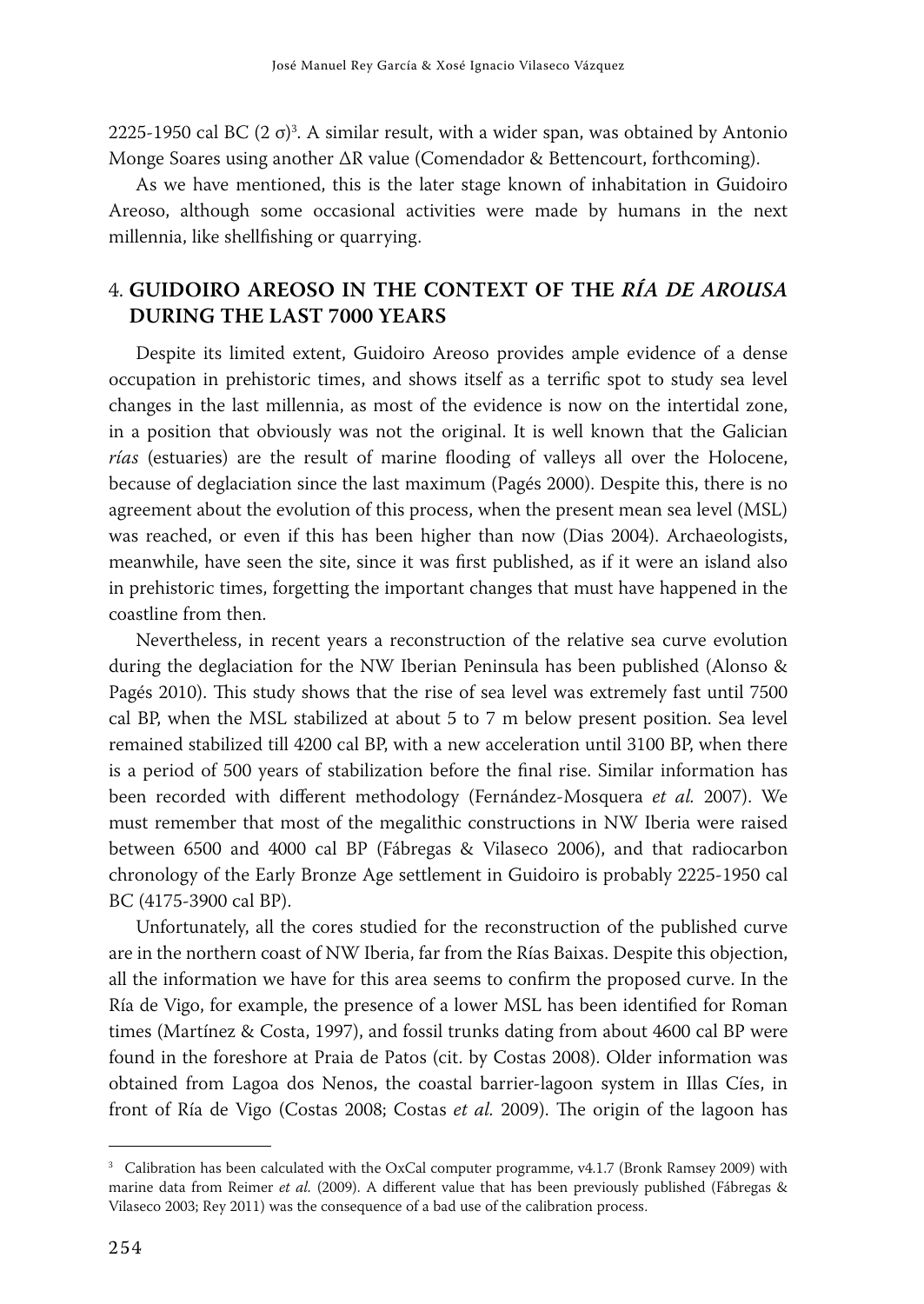been established about 7700 cal BP as a fresh -water pond in an upland depression, without any marine influence. For this to happen it is necessary that the MSL was at least 4 m below present level, which is similar to results in the northern coast. Marine influence is first detected about 3700 cal BP, moment in which the MSL seems to be for the first time in the Holocene over –4 m from present.

The Ría de Arousa also shows strong evidence of the important changes that have happened in the coast all over the last 7.000 years. A Roman site, Praia do Naso, is now placed at the foreshore of the northern coast of Illa de Arousa, been eroded by the tidal action. In Ladeira do Chazo (Boiro) standing tree -trunks were found under the foreshore, associated with prehistoric pottery, including Beaker, and dating from 4000- -4500 cal BP (Fábregas & Rodríguez 2012). And in Os Pericos (Ribeira), the outermost point of the northern bank of the estuary, many changes have been detected for the last millennia (Costa -Casais *et al.* 2012). The site is now a rocky point surrounded by



**Fig. 10 –** *Up*: Recent part of the relative sea curve during the deglaciation in NW Iberia (Alonso & Pagés 2010, fig. 5). *Down*: Plan of the *Ría de Arousa* in the proximity of Guidoiro Areoso showing the present land surface (grey) and the –5 m depth contour. (Source: Mapa Topográfico Nacional de España. S: 1:25.000).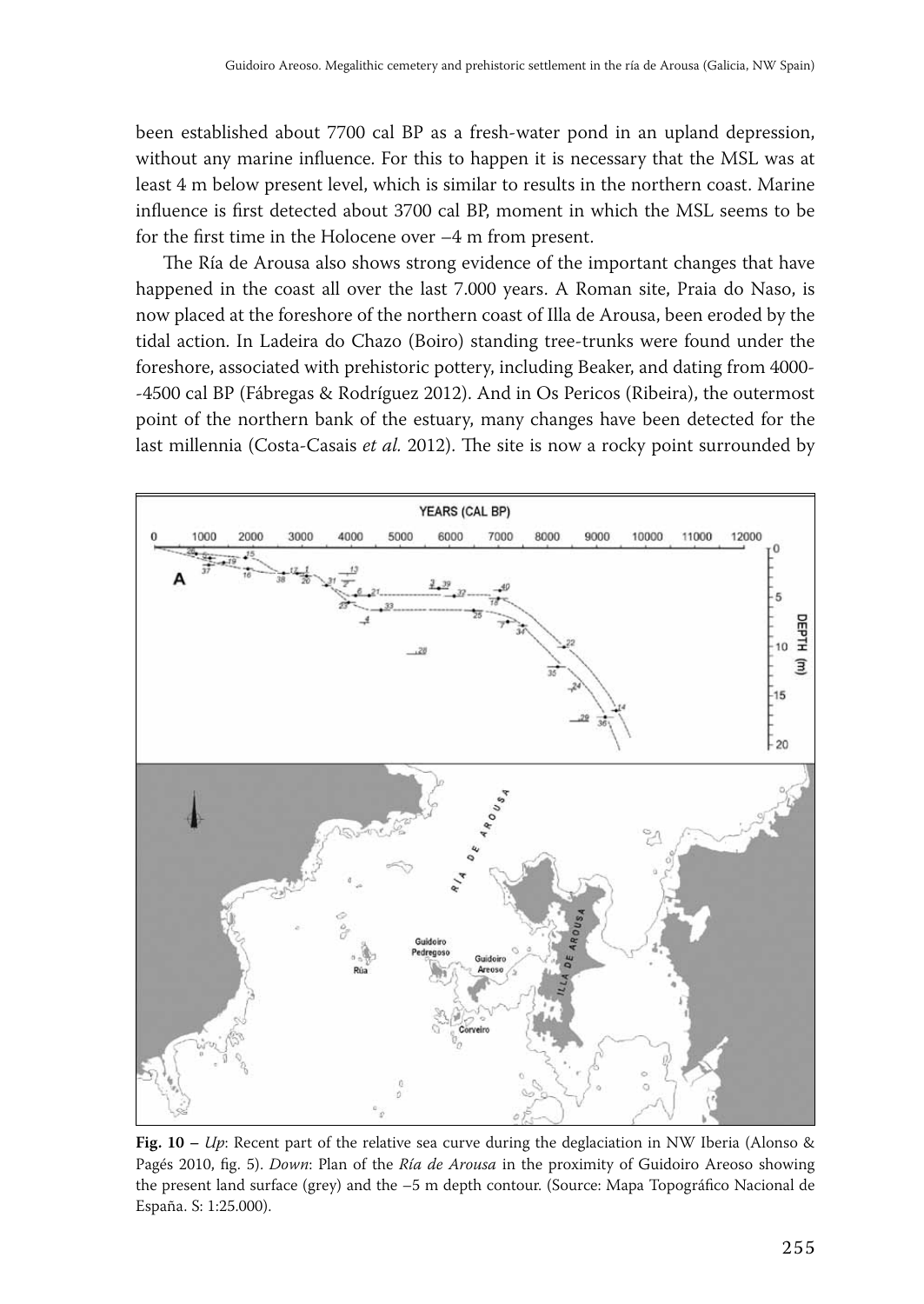the sea, but at least two sand dunes existed in the past: the western dune was active at least from about 6800 cal BP to 4000 BP, whereas the eastern one was formed in a short period of time, between 2850 and 2700 cal BP. Nowadays there is nearly no evidence of these two sand -dunes, eroded by the sea action, as it is almost lost the Second Iron Age site (probably a hill fort) that was settled over the second one about 2300 cal BP (Vilaseco 2012).

If we have a look now to the topography of Ría de Arousa in the proximity of Guidoiro Areoso, we can see that the 5 m depth contour under the present main sea level surrounds not only Illa de Arousa, but also our islet and Guidoiro Pedregoso, where also prehistoric pottery has been found, and leaves apart Rúa islet, which is in the other side of the channel of the estuary. Taking this into consideration, it is quite probably that in mid Holocene existed in the middle of Ría de Arousa a big peninsula similar to the one there is nowadays in the other bank (Boiro), and so Guidoiro Areoso was in fact linked to the continent during the construction and use of the megalithic cemetery all over Neolithic and Late Neolithic, probably between 6500 -4500 cal BP (4500 and 2500 cal BC).

It is also probable that the site was still accessible by foot in the Early Bronze Age, despite the sea level having risen, and thus it is not strange the presence of the livestock that was consumed in the settlement. Probably it became an islet not far from that moment, at the time that a sand dune covered the archaeological remains, protecting them. In all the historical maps of the area both Guidoiro Areoso and Illa de Arousa are always represented as islands, although a sand bar, known as *Areal do Vao* and still practicable during spring tides until the third quarter of the 20th century, linked the second with the mainland.

But we must mention that Guidoiro Areoso also shows signs suggesting that the MSL has been at some time a bit higher than now. We have mentioned that mounds 3 and 5, despite being under the sand until recent years, seem to have been exposed previously, the first one even with evidence of looting, and the second because of the fallen slabs of the chamber. But the clearest evidence is mound 1, with nearly half of the barrow disappeared because of the sea action although it is actually far from the intertidal zone, even now that the sandy areas had reduced significantly.

Guidoiro Areoso has turned thus not only into a splendid archaeological site, but also a great, although unstable, record for the changes occurred in the coast in the last millennia. Unfortunately, if we don't hurry all this information may be hopelessly lost soon, eaten by the force of the sea.

ACKNOWLEDGMENTS: The 1988-1990 investigations on the island were conducted by Jose Manuel Rey García as part of the research program of the Museo de Pontevedra, and funded by Consellería de Cultura of Xunta de Galicia. Metal objects have been studied by Beatriz Comendador Rey, and analyzed, first by ED -FRX in the project *Arqueometalurgia de la Península Ibérica*, and later with TOF in Rutherford Appleton Labs., Didcot (UK). Carlos Fernández Rodríguez studied the macrofauna recovered in excavation, and Carlos Mª. Rodríguez López made the archaeomalacology analysis.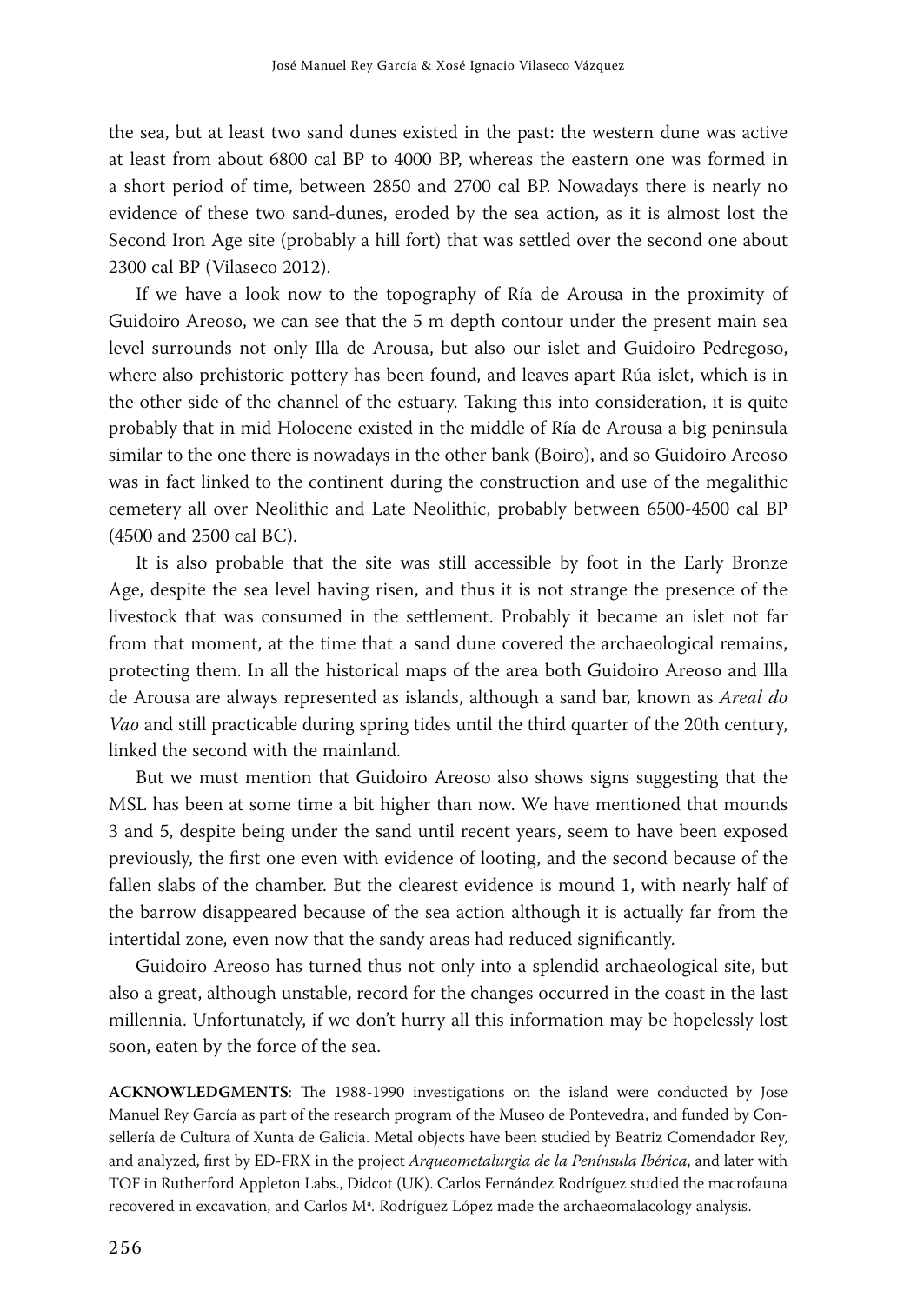In the 2011 documentation of the new elements we had the invaluable help of Beatriz Comendador Rey, which made most of the field drawings, and María José Bóveda Fernández, with their digitization. We are also grateful to Manuel Gago for his information about the possible new cist he found on January 2012. Andrés Santiago Anaya has revised the English version of the text, but all errors and mistakes are obviously ours.

#### **REFERENCES**

**Alonso Millán A. & Pagés Valcarlos J.L**. 2010. Evolución del nivel del mar durante el holoceno en el noroeste de la Península Ibérica. *Revista de la Sociedad Geológica de España* 23 (3 -4): 157 -167.

**Bronk Ramsey C.** 2009. Bayesian analysis of radiocarbon dates. *Radiocarbon* 51(1): 337 -360.

**Comendador B. & Bettencourt A.M.S.** 2011. Nuevos datos sobre la primera metalurgia del Bronce en el Noroeste de la Península Ibérica: la contribución de Bouça da Cova da Moura (Ardegães, Maia, Portugal). *Estudos do Quaternário* 7: 19-31.

**Comendador B., Reboreda S., Kkockelmann W., Macdonald M., Bell T. & Pantos M.** 2008. Early Bronze technology at land's end, North -Western Iberia. In: S.A. Paipetis (ed.) *Science and Technology*  in Homeric Epics. History of Mechanism and Machine Science 6. Springer: 113-138.

**Costa‑Casais M., Martínez Cortizas A., Pontevedra‑Pombal X., Berasategui Vinagre I., Ferro‑ ‑Vázquez C. & Rodríguez Racedo J.** 2012. Evolución holocena do sector costeiro de punta dos Pericos (Ribeira a Coruña). In: R. Fábregas Valcarce & C. Rodríguez Rellán (eds.) *A arte rupestre no Norte do Barbanza*. Santiago de Compostela: Andavira: 153-174.

**Costas S.** 2008. *Origen y evolución del conjunto playa‑duna‑lagoon de Cíes: (Parque Nacional marítimo terrestre de las Islas Atlánticas de Galicia)*. Madrid: Organismo Autónomo Parques Nacionales.

**Costas S., Muñoz Sobrino C., Alejo I. & Pérez‑Arlucea M.** 2009. Holocene evolution of a rock- -bounded barrier-lagoon system, Cíes Islands, Northwest Iberia. *Earth Surface Processes and Landforms* 34: 1575-1586.

**Dias J.M**. 2004. A história da evolução do litoral português nos últimos vinte milénios. In: A.A. Tavares; M.J.F. Tavares & J.L. Cardoso (eds.) *Evolução Geohistórica do Litoral Português e Fenómenos Correlativos: Geologia, História, Arqueologia e Climatologia*. Lisboa: Universidade Aberta: 157 -170.

**Fábregas Valcarce R. & Rodríguez Rellán C.** 2012. A Prehistoria Recente do Barbanza. In: R. Fábregas Valcarce & C. Rodríguez Rellán (eds.) *A arte rupestre no Norte do Barbanza*. Santiago de Compostela: Andavira: 35-60.

**Fábregas Valcarce R. & Vilaseco Vázquez X.I.** 2003. El Neolítico y el megalitismo en Galicia: problemas teórico -metodológicos y estado de la cuestión. In: V.S. Gonçalves (ed.) *Muita gente, poucas antas? Origens, espaços e contextos do Megalitismo. Actas do II Colóquio Internacional sobre Megalitismo (Reguengos de Monsaraz, 2000)*. Lisboa: Ministério de Cultura: 281 -304.

**Fábregas Valcarce R. & Vilaseco Vázquez X.I.** 2006. En torno al megalitismo gallego. In: R. Fábregas Valcarce & F. Carrera Ramírez (eds.) *Arte Parietal Megalítico en el Noroeste Peninsular. Conocimiento y conservación*. Santiago de Compostela: Tórculo: 11 -36.

**Fernández‑Mosquera D., Vidal‑Romaní J.R., Sanjurjo‑Sánchez J. & Granja H.** 2007. Cronología por OSL del eólico costero y evolución del nivel del mar en el NW Ibérico durante el Cuaternario superior. In: J. Lario Gómez & P.G. Silva Barroso (eds.) *Contribuciones al Estudio del Periodo Cuaternario. Resúmenes XII Reunión Nacional de Cuaternario*. Ávila: 185 -186.

**Martínez Cortizas A. & Costa Casais M.** 1997. Indicios de varaciones del nivel el mar en la ria de Vigo durante los últimos 3000 años. *Gallaecia* 16: 23 -47.

**Pagés Valcarlos J.L.** 2000. Origen y evolución geomorfológica de las rías atlánticas de Galicia. *Revista de la Sociedad Geológica de España* 13 (3 -4): 393 -403.